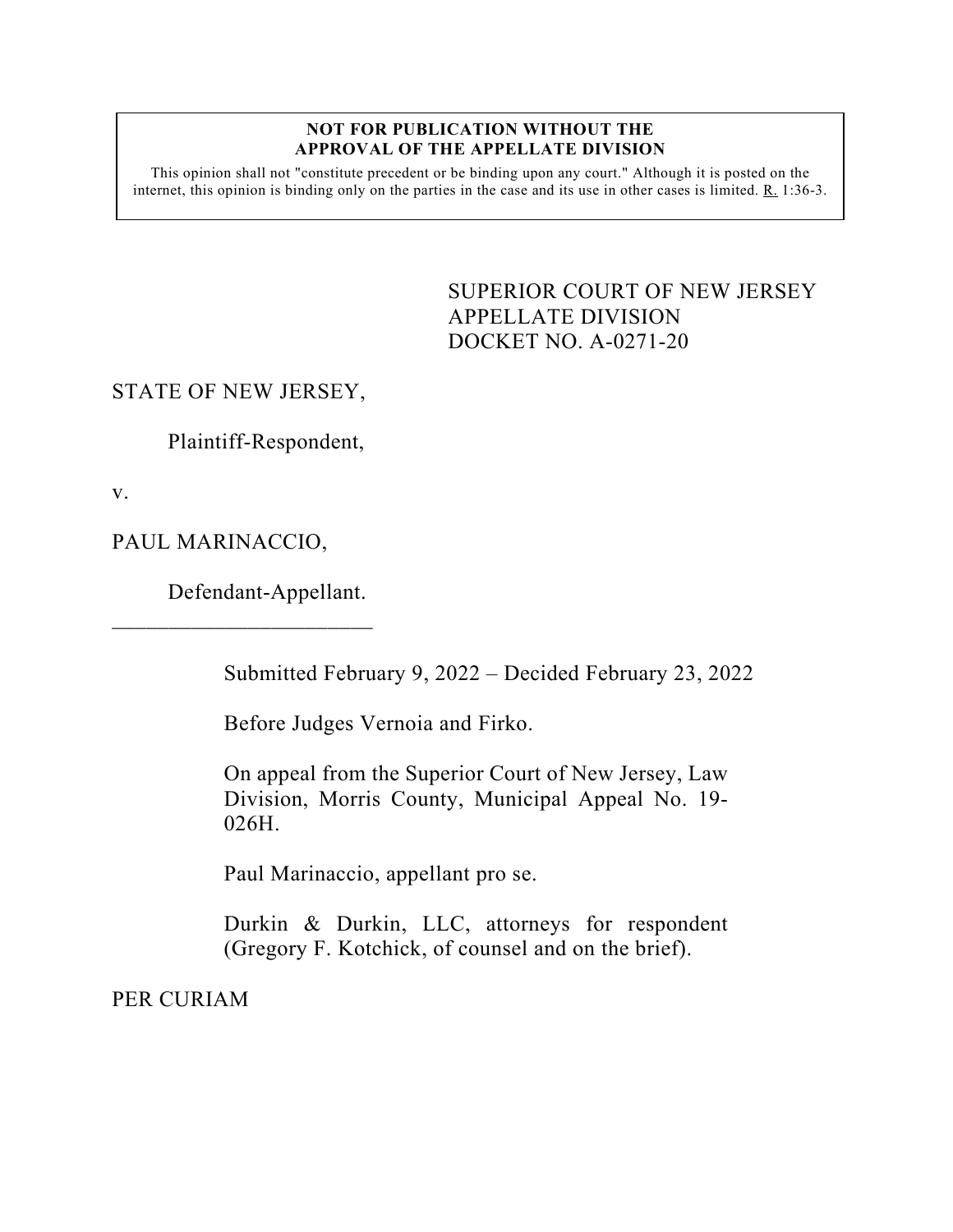Defendant Paul Marinaccio appeals from an order, entered by the Law Division following a trial de novo on his appeal from the Parsippany-Troy Hills municipal court, finding he violated the Township of East Hanover's (Township) on-street overnight parking ordinance.<sup>[1](#page-1-0)</sup> In his pro se brief on appeal, defendant asserts fifty-three separate arguments, including claims the ordinance was ineffective because the Township failed to post proper notice of its restrictions, there is insufficient evidence supporting the Law Division's findings, the court erred by failing to address and properly decide numerous discovery and evidentiary issues, and the ordinance is unconstitutional. Based on our review of the extensive record, we reverse the order finding defendant violated the ordinance because there is insufficient credible evidence supporting the court's finding the Township posted notice of its restrictions, and we therefore find it unnecessary to address defendant's remaining claims.

I.

In pertinent part, Township ordinance § 155-9 provides that "No person shall park any vehicle on the streets of the Township between 2:00 a.m. and 6:00 a.m. . . . unless the owner thereof has previously received permission from the

<span id="page-1-0"></span><sup>1</sup> The matter was transferred from the Township's municipal court to the Parsippany-Troy Hills municipal court.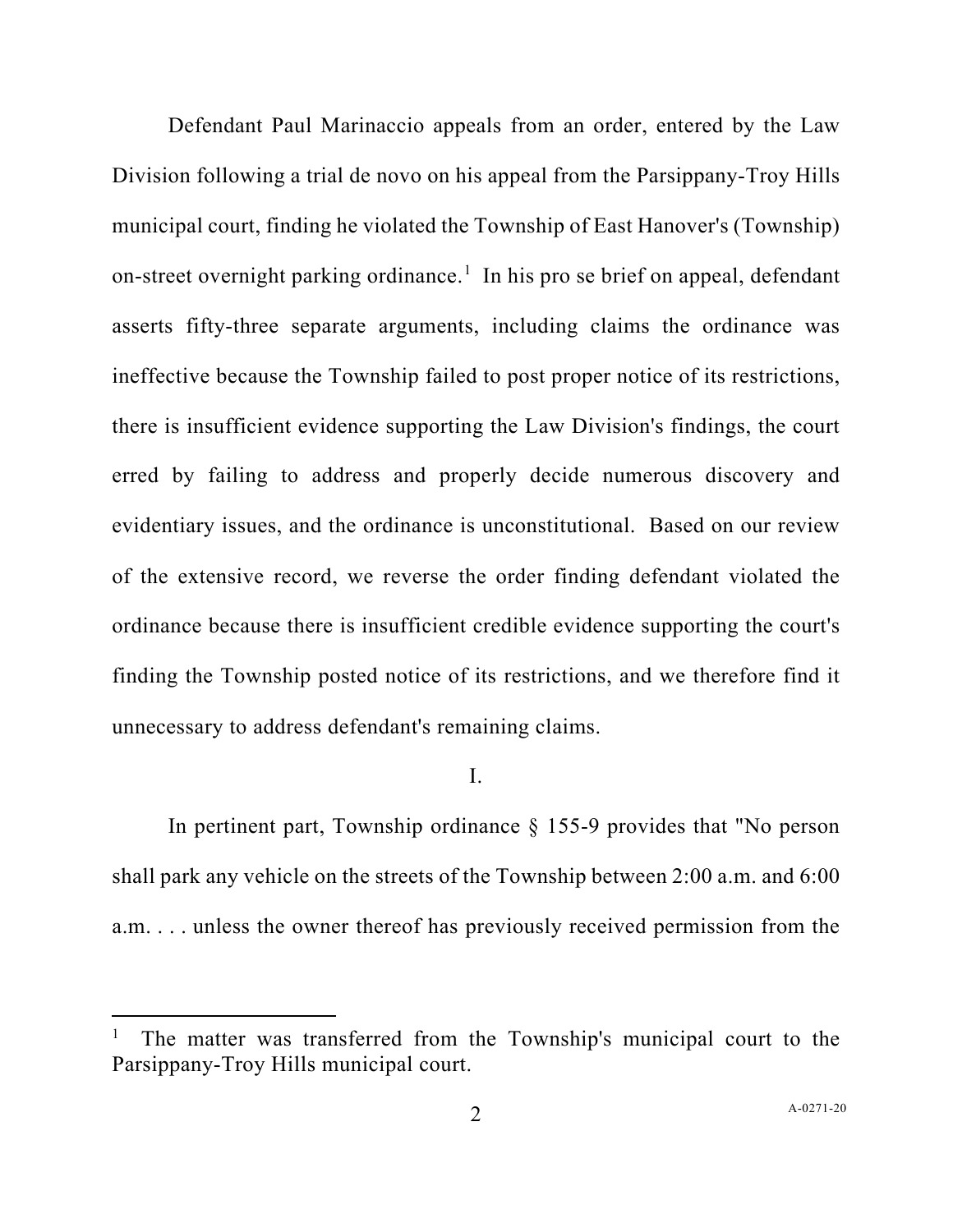Police Department of the Township to permit said motor vehicle to remain on the Street." East Hanover, N.J., Code  $\S$  155-9(A) and (B) (1989).

The evidence presented during the municipal court trial established that at 2:53 a.m. on September 24, 2016, Township police officer Roberto Chiazzo issued a summons charging a violation of the ordinance to a vehicle registered to defendant. Defendant did not dispute his ownership of the vehicle or that it was parked on the street within the times prohibited by the ordinance. Defendant also conceded he did not obtain permission from the police to park on the street during the prohibited times.

Defendant argued that for the Township-wide parking prohibition to be effective and enforceable, the Township was required to post signs notifying motorists of the ordinance's requirements and restrictions at each of the nine separate roadway entrances to the Township. Defendant claimed he could not be properly found to have violated the ordinance because the requisite signage was not posted at the two roadway entrances he had used prior to parking his vehicle on the street, and, as a result, the Township failed to provide proper notice of the prohibition against on-street parking during the designated hours.

Defendant testified he took two separate roadways into the Township prior to parking his vehicle on the street and later receiving the summons. He further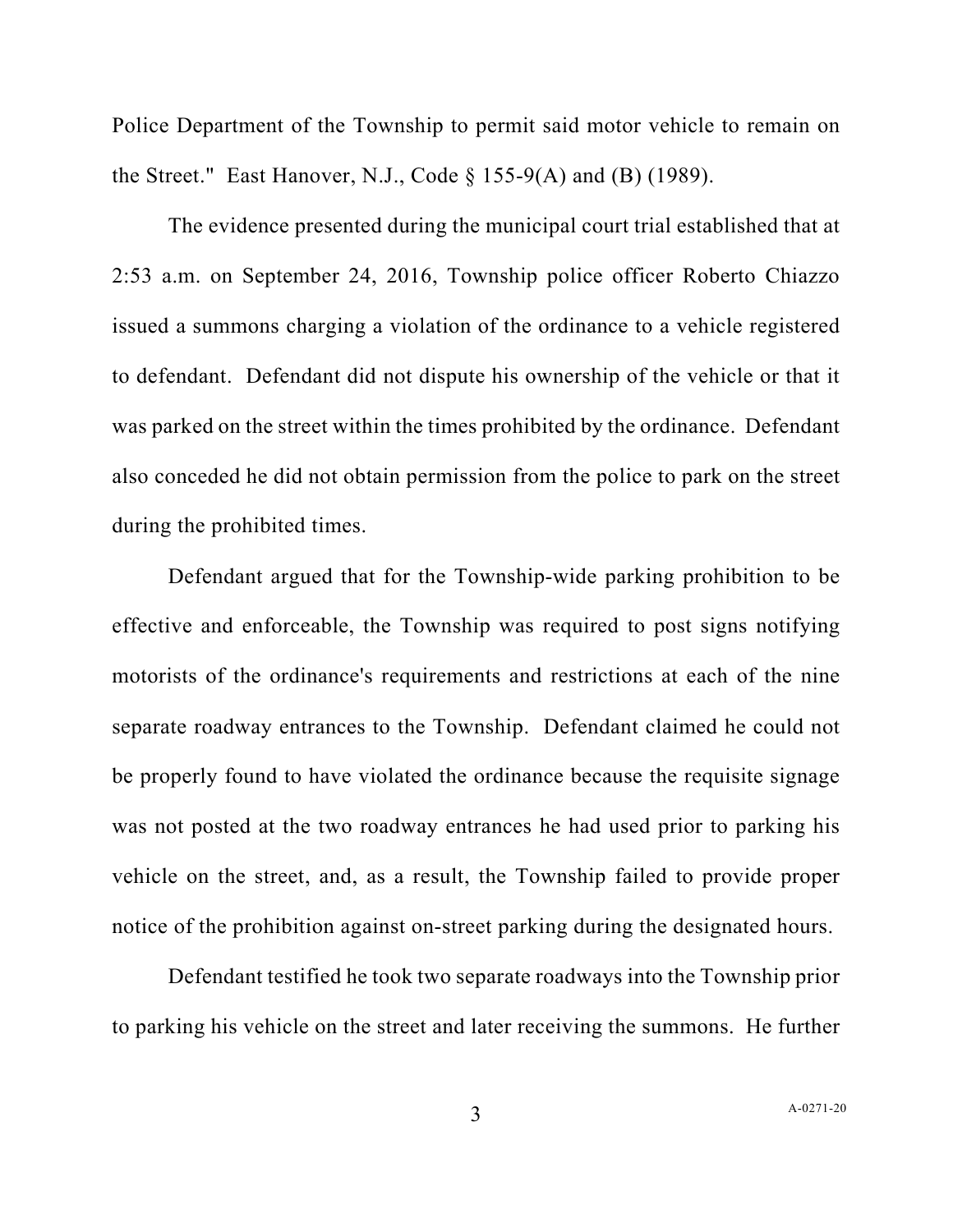testified signs notifying motorists of the on-street overnight parking prohibition "definitely weren't" posted at those two roadway entrances to the Township. He also explained that on September 28 and 29, 2016, there were no signs detailing the parking prohibitions under the ordinance when he entered the Township from one of the entrances he utilized on the evening Chiazzo ticketed his vehicle. He further testified there were no signs at either entrance when, on November 2, 2016, he filmed the routes he took into the Township prior to parking his vehicle and receiving the September 24, 2016 summons.

The Township presented Officer Chiazzo as its sole witness. Chiazzo testified on direct examination there are signs "[a]t every entrance" to the Township "saying no parking [on] any street" between 2:00 a.m. and 6:00 a.m. On cross-examination, he admitted he did not place the signs at each roadway entrance to the Township, but he claimed he knew they were there because he had seen them "[t]hroughout [his] years."

Chiazzo also testified that on September 24, 2016, the day he issued the summons to defendant's vehicle, he did "not know with 100-percent certainty" that the required signs were "present" at the roadway entrances to the Township. Chiazzo further explained he could not specifically recall having "ever" seen such a sign during the eight years preceding his issuance of the summons to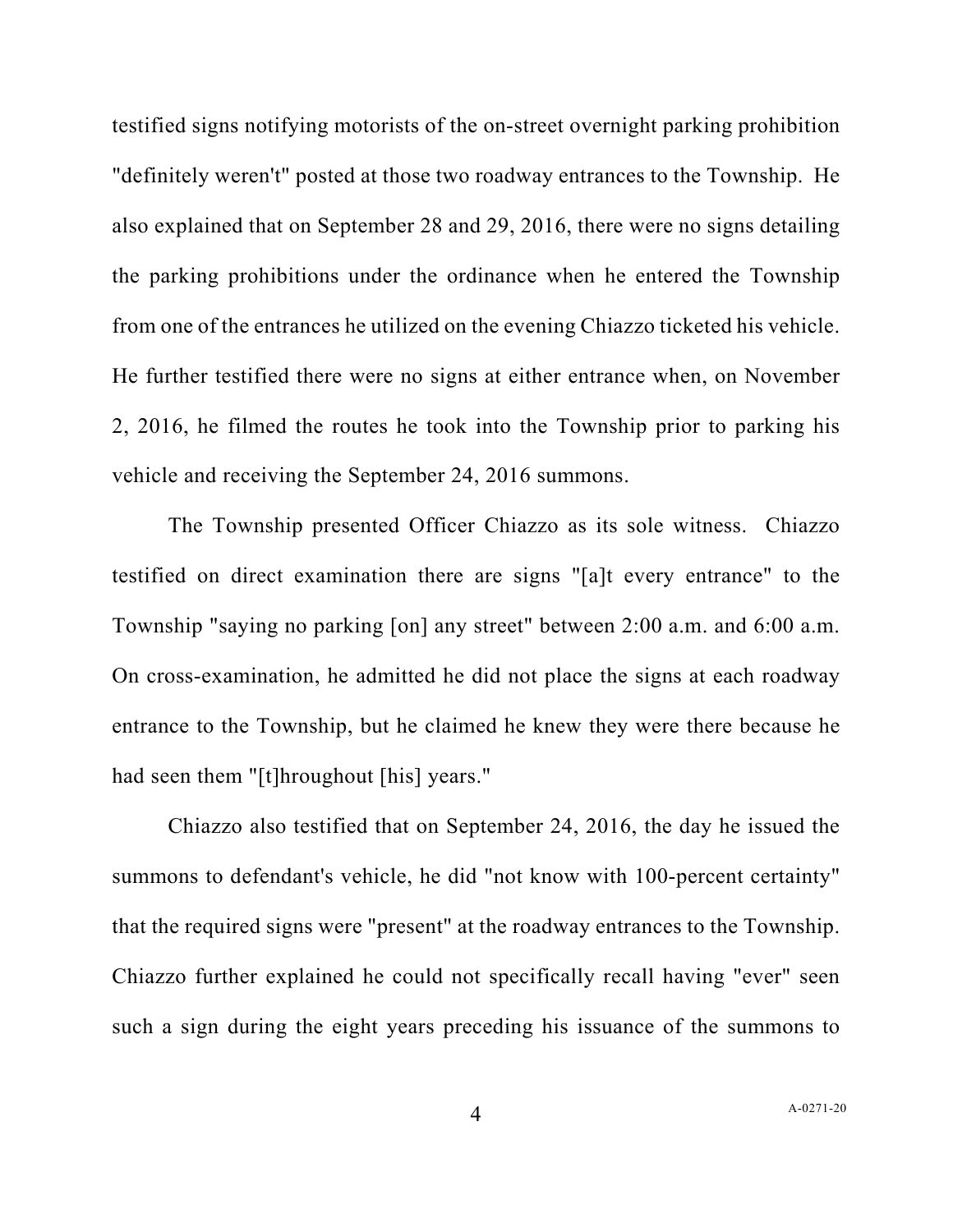defendant's vehicle. He did not testify he had any personal knowledge the signs were extant on the day of defendant's alleged violation of the ordinance.

In its decision from the bench, the municipal court stated that because defendant admitted parking his vehicle on the street during the prohibited hours, the issue presented was "whether or not proper notice" of the parking prohibition "was given" by appropriate signs at each entrance to the Township "at the time [defendant's] vehicle was parked there." In apparent reliance on Chiazzo's testimony—the Township offered no one else—the court found "the testimony" established "in fact that [the required] signage did exist."

The court noted defendant "attempted to prove that" the signage was not there, and "[s]ome of [his] . . . attempted proofs were denied based on the fact that they were not timely in that . . . there was nothing indicating what took place on the day in question other than [Chiazzo's] testimony."[2](#page-4-0) The court

<span id="page-4-0"></span> $2$  Defendant offered evidence, including photographs and a video recording, showing the absence of the required signage at various entrances to the Township, including the roadways he testified he used to enter the Township prior to parking his vehicle on the street. The municipal court, and later the Law Division, sustained objections to the evidence, in part by finding it was irrelevant because the recording and photographs were not taken on the day defendant entered the Township, parked his vehicle in the street, and was issued the summons. We do not address the evidence, or the Law Division's decision to exclude it, because, as we explain, there is insufficient evidence supporting the Law Division's determination there were signs providing notice of the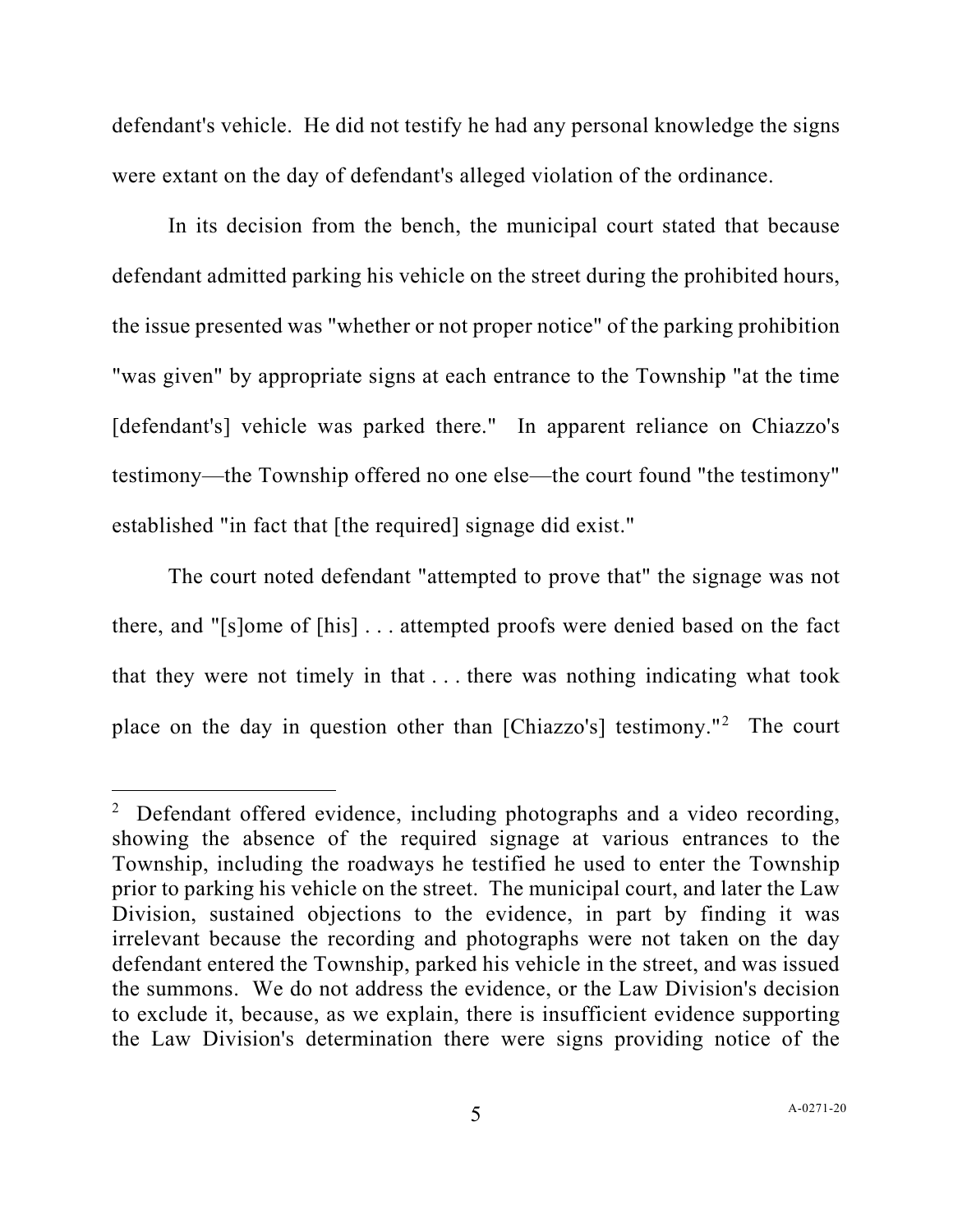further explained defendant admitted his vehicle was parked on the street during the prohibited hours, and the court concluded it was "satisfied that the [T]ownship provided adequate notice." The court found defendant violated the ordinance, and it entered an order directing that defendant pay a \$17 fine and \$33 in court costs.

Defendant appealed from the municipal court order. The Law Division conducted a trial de novo on the municipal court record, heard argument from the parties, and rendered an oral opinion that it supplemented with a written statement of reasons. In its written statement, the court found defendant "offered information to support the allegation that notice to the public" about the ordinance "was insufficient, as a result of signage not being in the required locations." The court noted the municipal court rejected defendant's testimony about the lack of signage "because the evidence submitted was not targeted to the date of the violation." The court found defendant violated the ordinance because he admitted his car was parked on the street during the prohibited hours and the information defendant provided at trial "did not negate Chiazzo's

ordinance's restrictions on the date of the incident such that the ordinance was enforceable against defendant.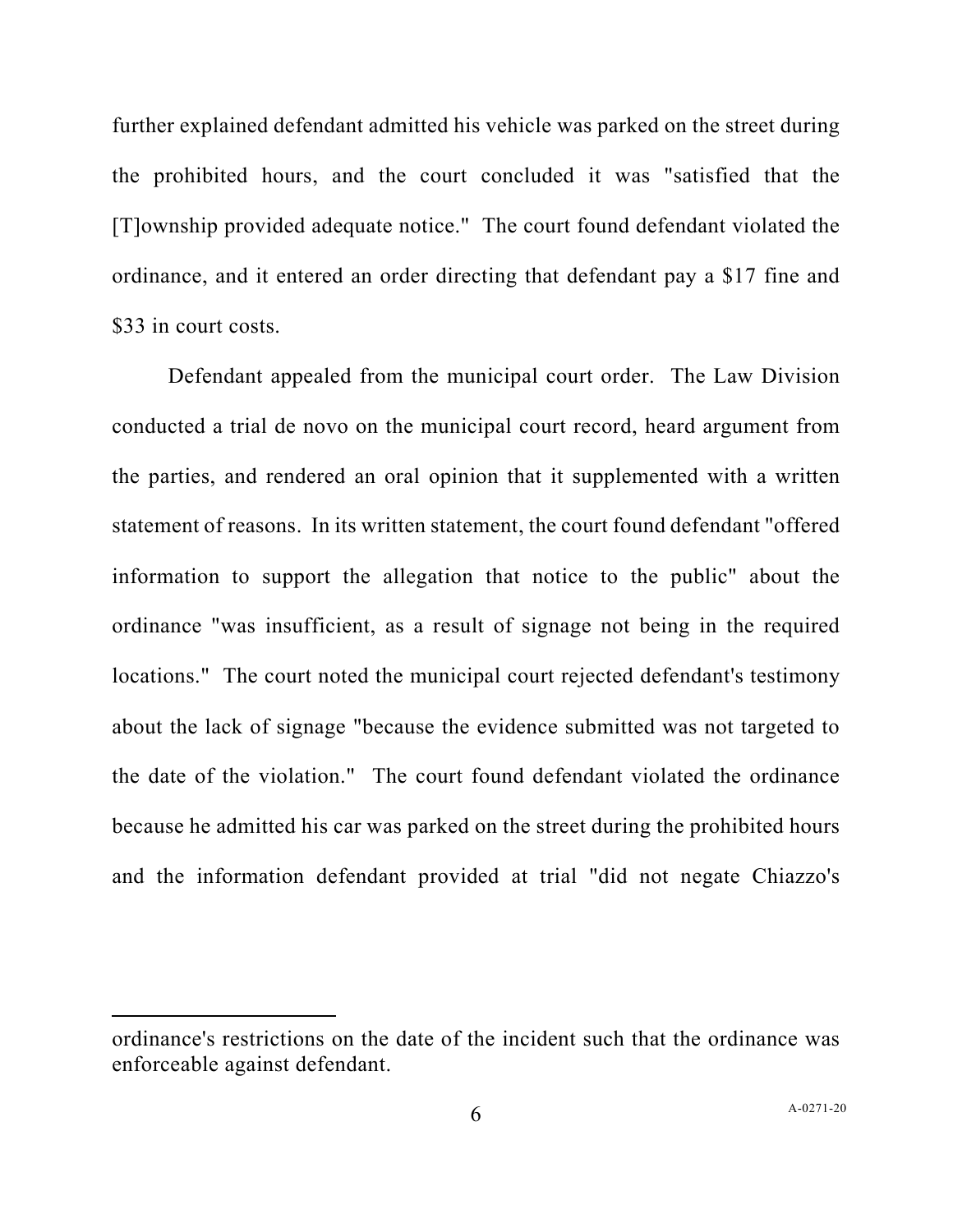testimony that, to the best of his experience and knowledge, required signage was in place on the date of the offense."

The court entered an order "deny[ing]" defendant's appeal from the municipal court's determination he violated the ordinance and directed that he pay a \$17 fine, \$33 in court costs, a \$75 Safe Neighborhoods Services Fund assessment, N.J.S.A. 2C:43-3.2, and \$50 to the Violent Crimes Compensation Board, N.J.S.A. 2C:43-3.1. This appeal followed.

## II.

We employ the "substantial evidence rule" in our review of a Law Division's decision on an appeal from a municipal court. State v. Heine, 424 N.J. Super. 48, 58 (App. Div. 2012). Our review is focused on "whether there is 'sufficient credible evidence . . . in the record' to support the trial court's findings." State v. Robertson, 228 N.J. 138, 148 (2017) (alteration in original) (quoting State v. Johnson, 42 N.J. 146, 162 (1964)). We defer to the trial court's factual findings, State v. Locurto, 157 N.J. 463, 470-71 (1999), and must uphold the court's factual findings so long as they are supported by sufficient competent evidence in the record, State v. Reece, 222 N.J. 154, 166 (2015). We review the Law Division's interpretation of the law de novo without according any special deference to the court's interpretation of "the legal consequences that flow from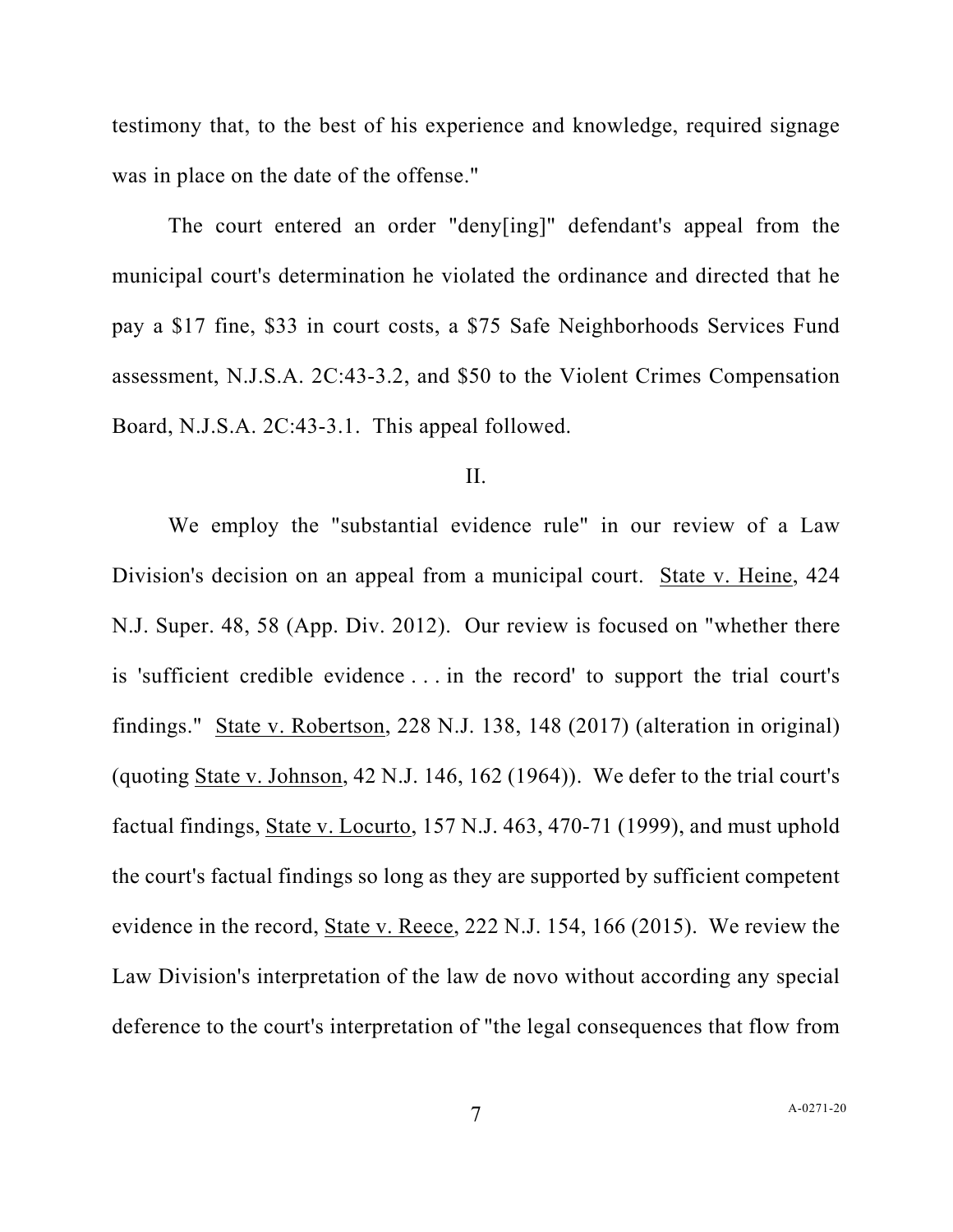established facts." Manalapan Realty, L.P. v. Twp. Comm. of Manalapan, 140 N.J. 366, 378 (1995).

N.J.S.A. 39:4-8(c) authorizes a municipality to regulate parking by ordinance, stating in relevant part:

> Subject to the provisions of [N.J.S.A.] 39:4-138, in the case of any street under municipal or county jurisdiction, a municipality or county may, without the approval of the commissioner, and consistent with the current standards prescribed by the Manual on Uniform Traffic Control Devices for Streets and Highways, by ordinance, resolution, or regulation: (1) prohibit or restrict general parking . . . [and] (3) designate time limit parking[.]

A municipal ordinance prohibiting on-street overnight parking is valid under N.J.S.A. 39:4-8(c) because the statute permits a municipality to "prohibit general parking" and "designate time limit parking." Spring Lake Hotel & Guest House Ass'n. v. Spring Lake, 199 N.J. Super. 201, 207 (App. Div. 1985) (quoting N.J.S.A. 39:4-8(c)(1) and (3)).

Enactment of a parking ordinance alone does not render it enforceable. A municipality must give notice of an ordinance's parking requirements and restrictions for the ordinance to be valid. See State v. Hart, 219 N.J. Super. 278, 281-82 (App. Div. 1987) (reversing a "conviction" for a parking violation because the posting of the hours of the parking meter's operation included "an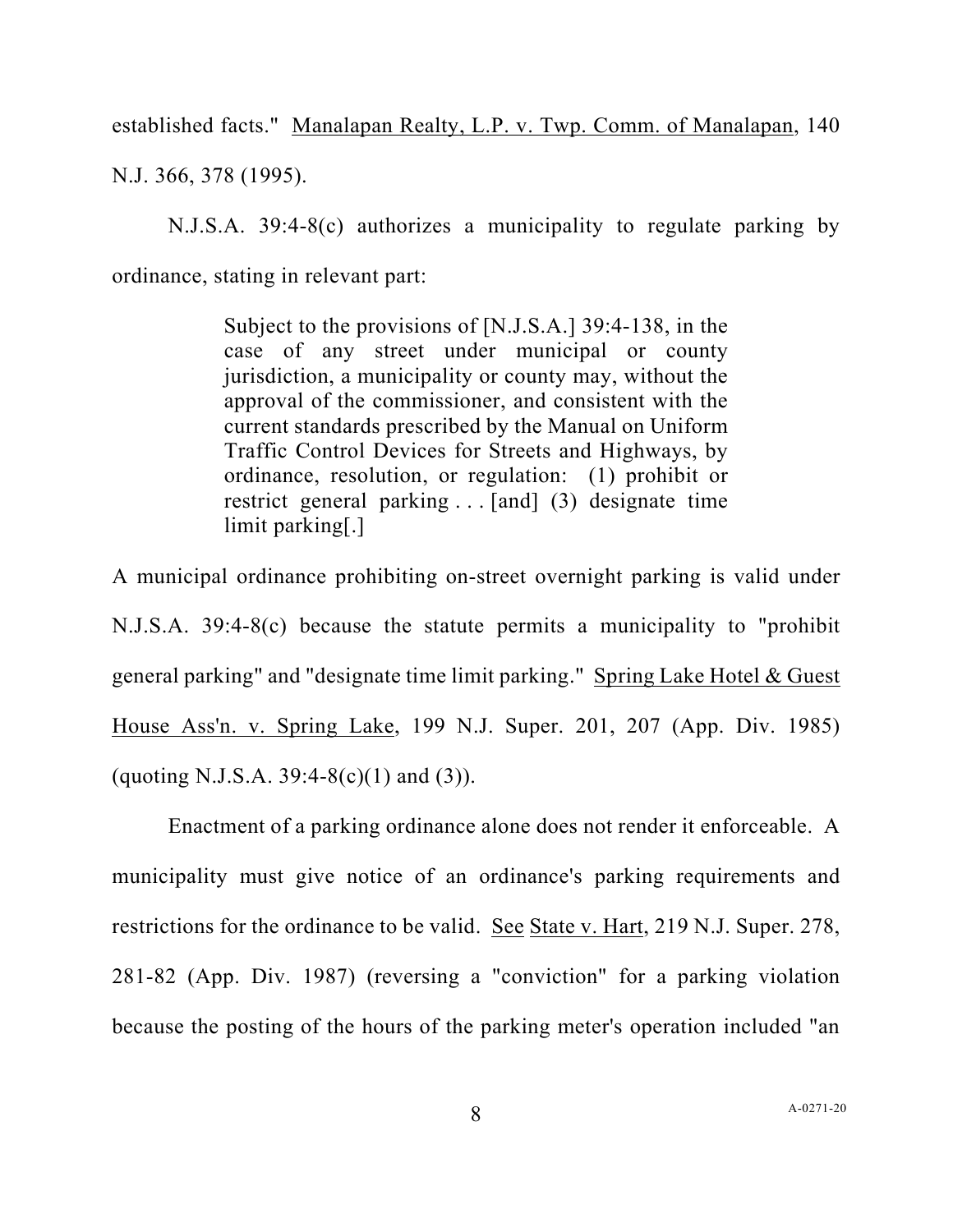ambiguous term in giving notice to the public"); Teaneck v. Siegel, 83 N.J. Super. 475, 476-79 (Law Div. 1964) (reversing a municipal court conviction for violating an ordinance prohibiting on-street parking in areas that had accumulated three inches of snow because the municipality failed to comply with the statutory requirement to post signs setting forth the ordinance's parking prohibition).

N.J.S.A. 39:4-198 provides that a municipal parking ordinance is not effective unless appropriate signage detailing the ordinance's requirements are properly posted. More specifically, the statute provides:

> No ordinance, . . . under any power given by this chapter or any supplement thereto shall be effective unless due notice thereof is given to the public by placing a sign at the places where the ordinance, resolution, or regulation is effective, and by briefing its provisions on signs according to specifications contained in this chapter or as specified by the current Manual on Uniform Traffic Control Devices for streets and highways.

[N.J.S.A. 39:4-198 (emphasis added).]

Where, as here, there is a township-wide prohibition barring on-street overnight parking, "[t]he spirit of the statutory requirement (N.J.S.A. 39:4-198) that signs be posted 'at the places where the ordinance . . . is effective' is met . . . by placing the signs at each entrance into the municipality." State v.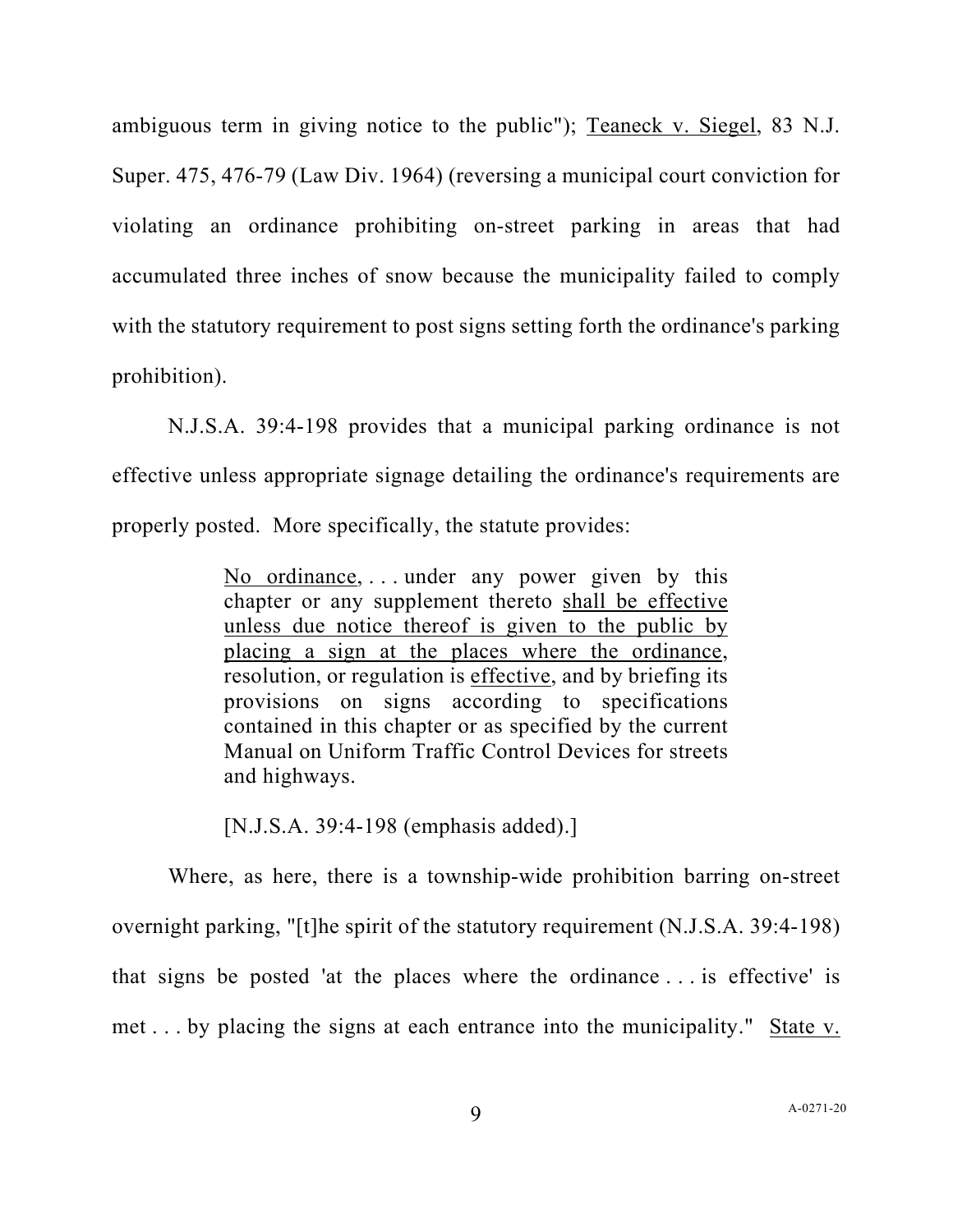Pack, 117 N.J. Super. 23, 25 (App. Div. 1971) (quoting N.J.S.A. 39:4-198). Thus, defendant argued before the municipal court and the Law Division, and argues again on appeal, he could not be properly convicted of violating the Township's ordinance because the lack of signage providing notice of the ordinance's on-street parking restrictions rendered the ordinance ineffective. See N.J.S.A. 39:4-198.

Violations of parking ordinances are adjudicated in accordance with the Parking Offenses Adjudication Act (POAA), N.J.S.A. 39:4-139.2 to -139.14, "which is part of the Motor Vehicle Code." Richmond & Burns, N.J. Municipal Court Practice, § 36:6-1 (2022). Alleged violations of municipal parking ordinances are tried as civil cases in the municipal court. See N.J.S.A. 39:4- 139.3 (providing in part that "[f]or purposes of this act, violations of ordinances or regulations will be within the civil jurisdiction of the court"). In civil proceedings before a municipal court, the applicable standard of proof is "by a preponderance of the evidence." State v. Stafford, 365 N.J. Super. 6, 11 (App. Div. 2003); see Dep't of Conservation, etc. v. Scipio, 88 N.J. Super. 315, 322 (App. Div. 1965) (explaining in civil proceedings before the municipal court, "[t]he State satisfies the burden of proof placed upon it if it establishes defendant's violation by a preponderance of the evidence").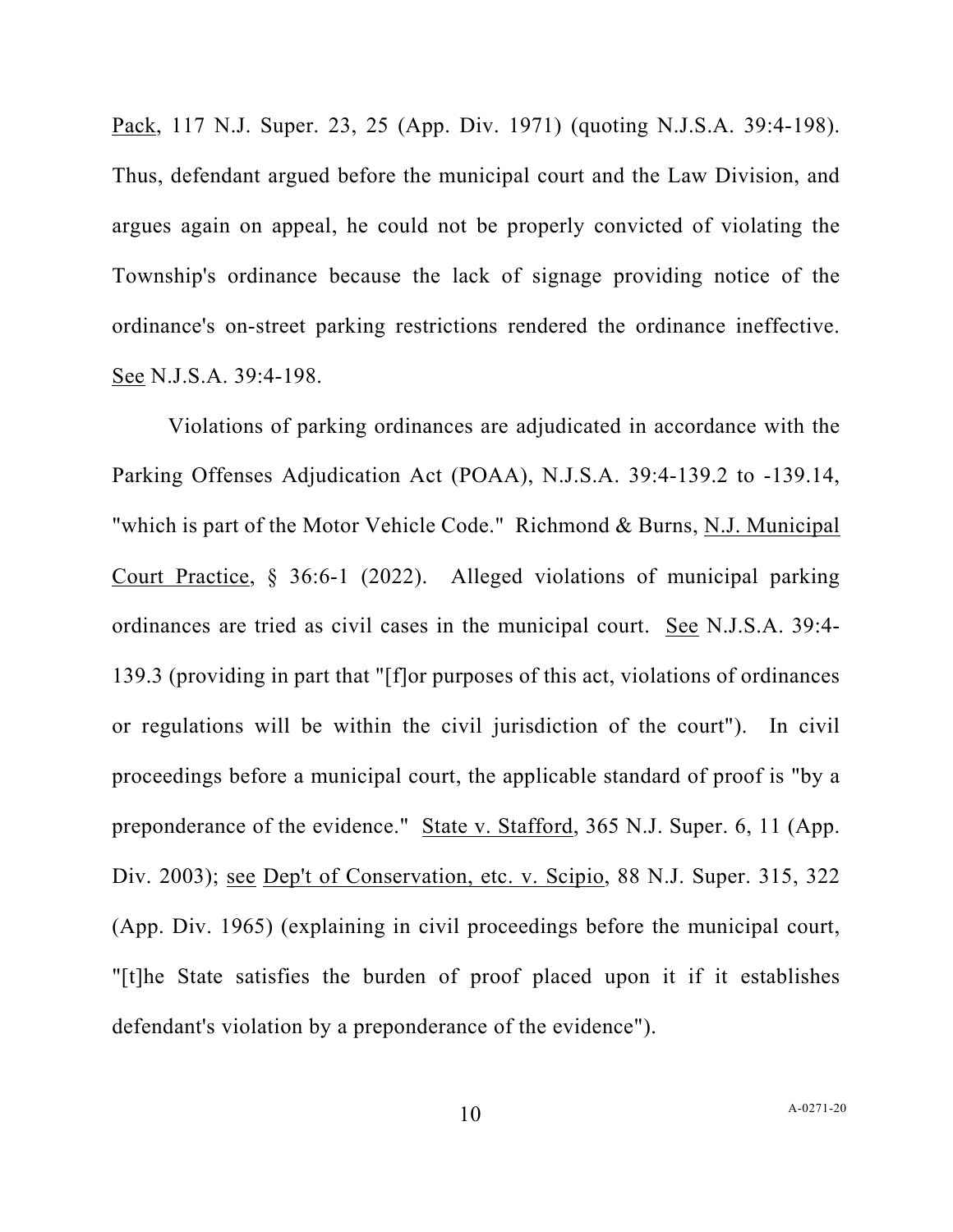The POAA defines a municipality's evidentiary burden in the prosecution of an alleged parking violation. N.J.S.A. 39:4-139.8(a). Where a defendant does not deny the violation occurred, "[t]he officer issuing the ticket shall not be required to appear at the hearing of a case." Ibid. The statute further provides the standard for establishing a prima facie case of a parking violation.

> It shall not be required that evidence other than the parking ticket and information from the [Division of Motor Vehicles (DMV)] identifying the owner of the vehicle be submitted to the court, and that documentation in proper form shall be considered prima facie evidence that the registered owner of the vehicle was the person who committed the parking offense.

[N.J.S.A. 39:4-139.8(a) (emphasis added).]

Because N.J.S.A. 39:4-139.8(a) expressly requires that only the parking ticket and DMV vehicle ownership information is required to establish "prima facie evidence" of a parking violation, a challenge to the effectiveness of an ordinance based on a municipality's failure to post appropriate signage under N.J.S.A. 39:4-198 is an affirmative defense rather than an element of the offense the municipality must prove in the first instance. See generally Buteas v. Raritan Lodge #61 F. & A.M., 248 N.J. Super. 351, 364 (App. Div. 1991) (explaining an affirmative defense is "a matter of avoidance of liability for culpable conduct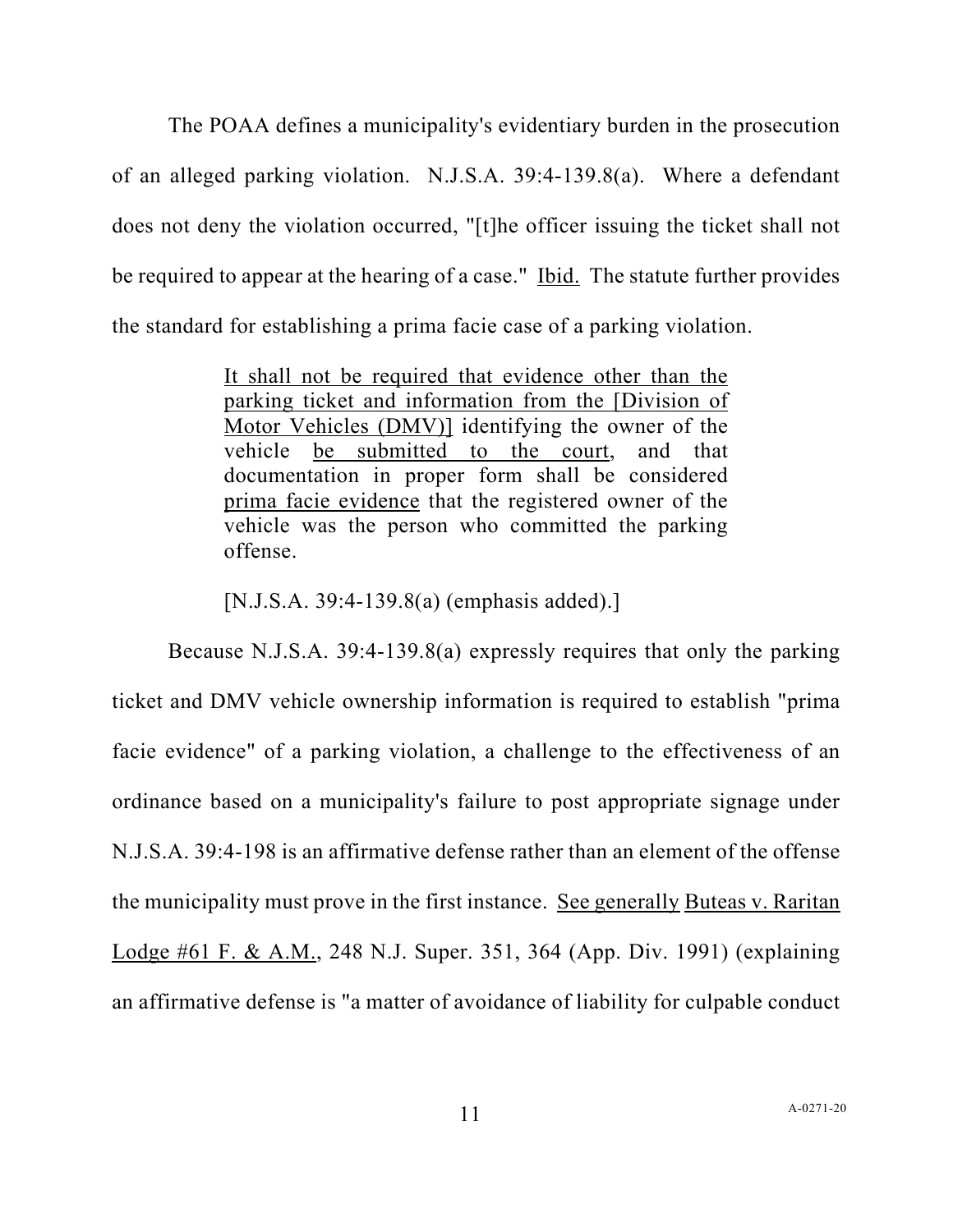for which [a] defendant would have been answerable but for the particular facts of the transactional relationship between the parties").

"[W]hen an affirmative defense is raised [in a civil case], the defendant normally has the burden of proving it." Cavanaugh v. Skil Corp., 164 N.J. 1, 4- 5 (2000) (second alteration in original) (quoting Roberts v. Rich Foods, 139 N.J. 365, 378 (1995)). "A defendant relying on an affirmative defense has the burden of persuasion by a preponderance of the evidence standard." Vill. of Ridgefield Park v. N.Y., Susquehanna & W. Ry. Corp., 318 N.J. Super. 385, 395 (App. Div. 1999); see Richmond & Burns, N.J. Municipal Court Practice, § 16:3-3(b) (2022) ("[I]f the defendant bears the burden of persuasion with respect to an affirmative defense, the standard will be a preponderance of the evidence").

Applying these principles, we are convinced the Township established a prima facie case of defendant violated ordinance § 155-9(A) by presenting the summons and evidence demonstrating defendant owned the vehicle that was parked on the street at 2:53 a.m. on September 24, 2016. See N.J.S.A. 39:4- 139.8(a). Defendant, however, properly raised an affirmative defense the ordinance was not effective as to him by contesting the alleged violation in the first instance, and by testifying that the roadway entrances he traversed into the Township prior to parking his vehicle lacked the signage and notice of the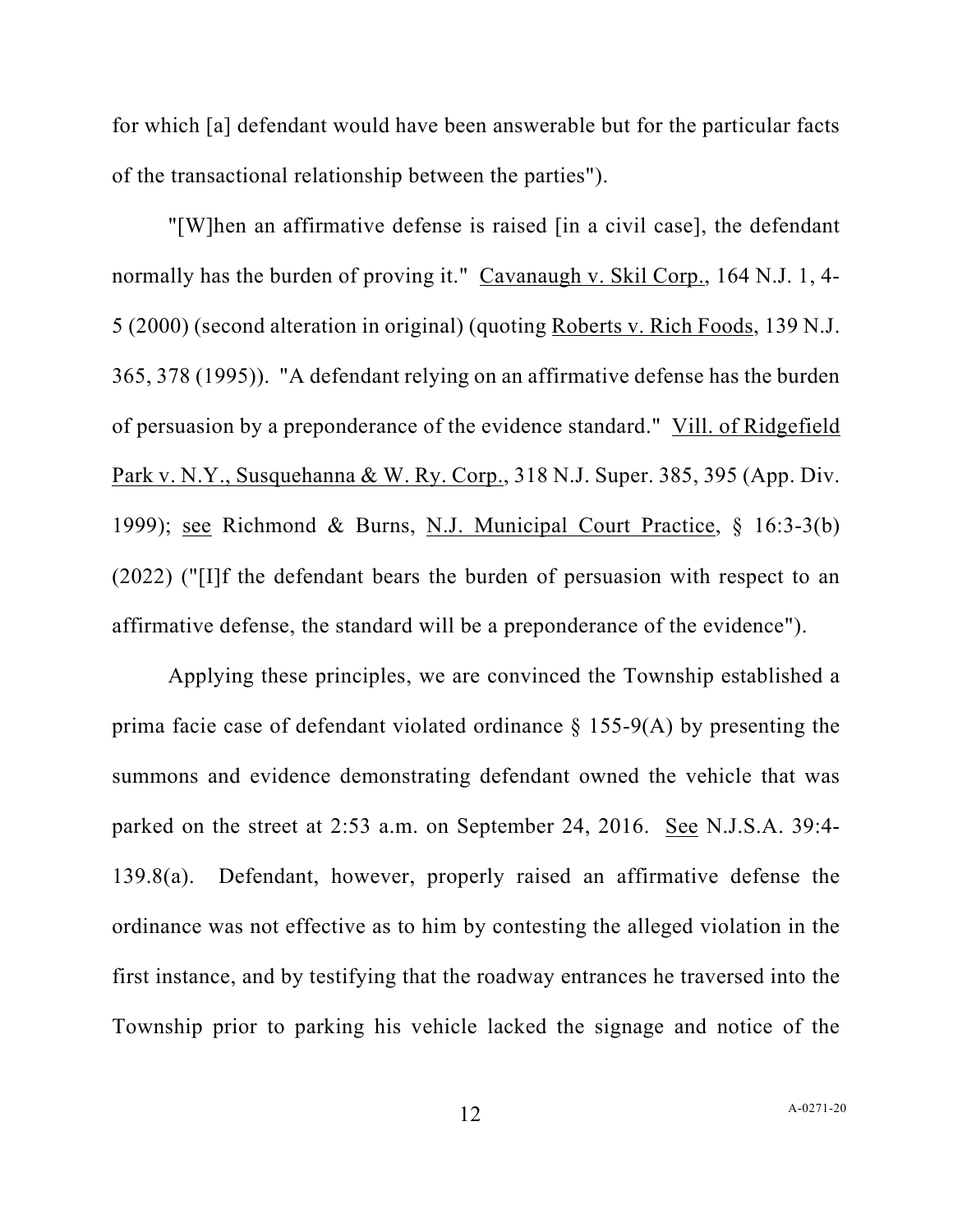ordinance's prohibitions required under N.J.S.A. 39:4-198. See Pack, 117 N.J. Super. at 25. Defendant bore the burden of persuasion with respect to this defense by a preponderance of the evidence. Vill. of Ridgefield, 318 N.J. Super. at 395, but the Township bore the ultimate burden of proof defendant violated an ordinance that was effective under N.J.S.A. 39:4-198 by a preponderance of the evidence, Stafford, 365 N.J. Super. at 11.

"Under the preponderance standard, 'a litigant must establish that a desired inference is more probable than not. If the evidence is in equipoise, the burden has not been met.'" Liberty Mut. Ins. Co. v. Land, 186 N.J. 163, 169 (2006) (quoting Biunno, Current N.J. Rules of Evidence, cmt. 5(a) on N.J.R.E.  $101(b)(1)$   $(2005))$ .<sup>[3](#page-12-0)</sup> This standard requires more than "mere conjecture or surmise"; it requires "that the evidence be such as to lead a reasonably cautious mind to the given conclusion." Bornstein v. Metro. Bottling Co., 26 N.J. 263, 275 (1958). "The burden of persuasion is satisfied 'if the evidence demonstrates the tendered hypothesis as a rational inference, that is to say, a presumption grounded in a preponderance of the probabilities according to the common

<span id="page-12-0"></span><sup>&</sup>lt;sup>3</sup> The version of N.J.R.E.  $101(b)(1)$  that is the subject of the 2005 comment is the same version extant today.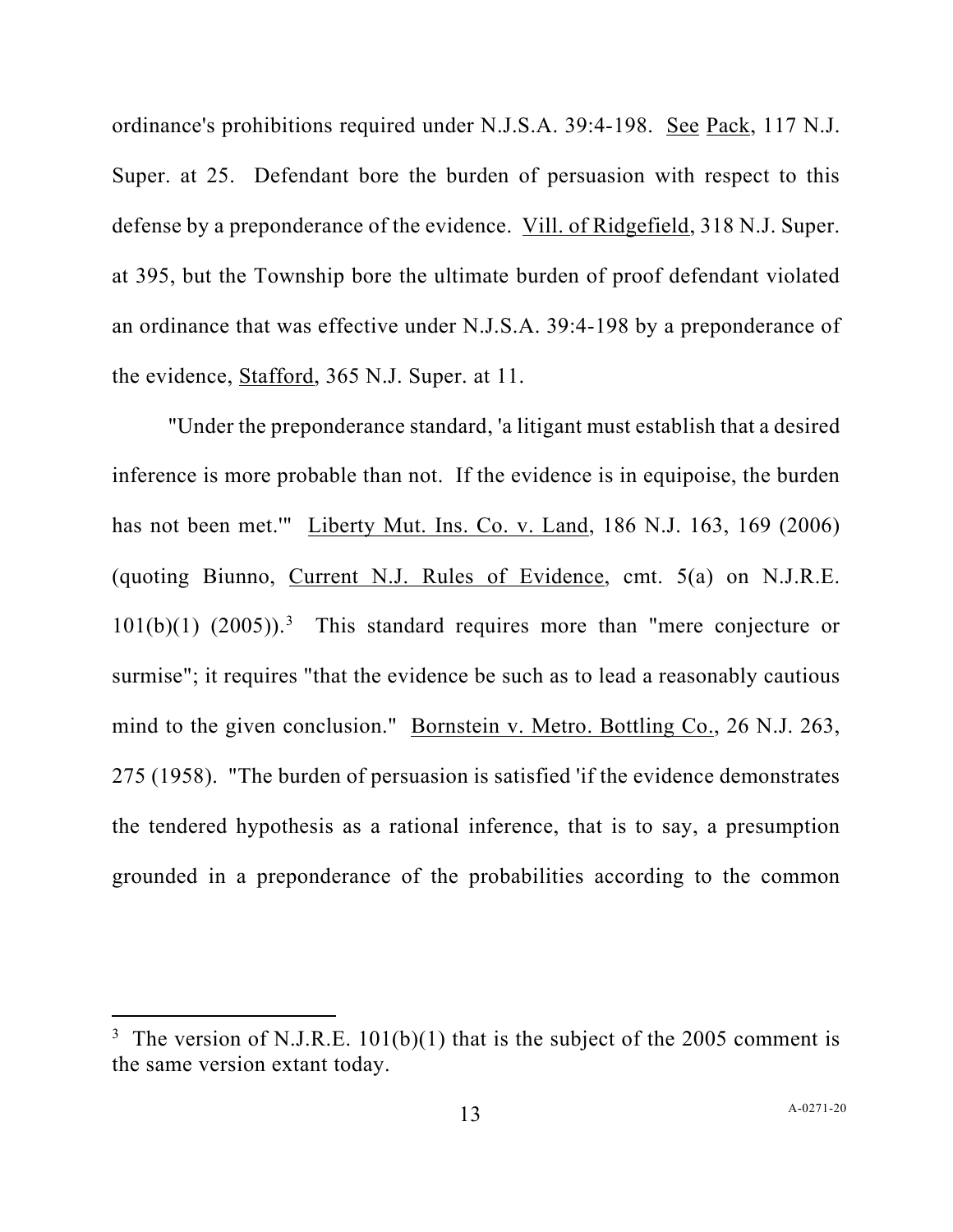experience of mankind." Kita v. Borough of Lindenwold, 305 N.J. Super. 43, 50-51 (App. Div. 1997) (quoting Bornstein, 26 N.J. at 274-75).

The Law Division recognized, as had the municipal court, that the ordinance was ineffective as to defendant unless there was the required signage providing notice of the on-street overnight parking prohibition "on the date of the offense." Indeed, the Township does not dispute defendant could not be properly found to have violated the ordinance if the required signage was not posted when defendant entered the Township and parked his vehicle prior to the issuance of summons. The Township argues only that there is substantial credible evidence supporting the court's finding the required signage was posted on the day defendant parked his vehicle on the street.

The Law Division's determination the proper signage was posted on the date of the offense is based on two limited findings. First, the court noted it was not persuaded by defendant's testimony because it concerned only the lack of the required signage on days other than the date of the incident. Second, the court found defendant's testimony "did not negate Chiazzo's testimony that, to the best of his experience and knowledge, required signage was in place on the date of the offense." Based on our review of the record, we conclude the court's findings are not supported by substantial credible evidence in the trial record.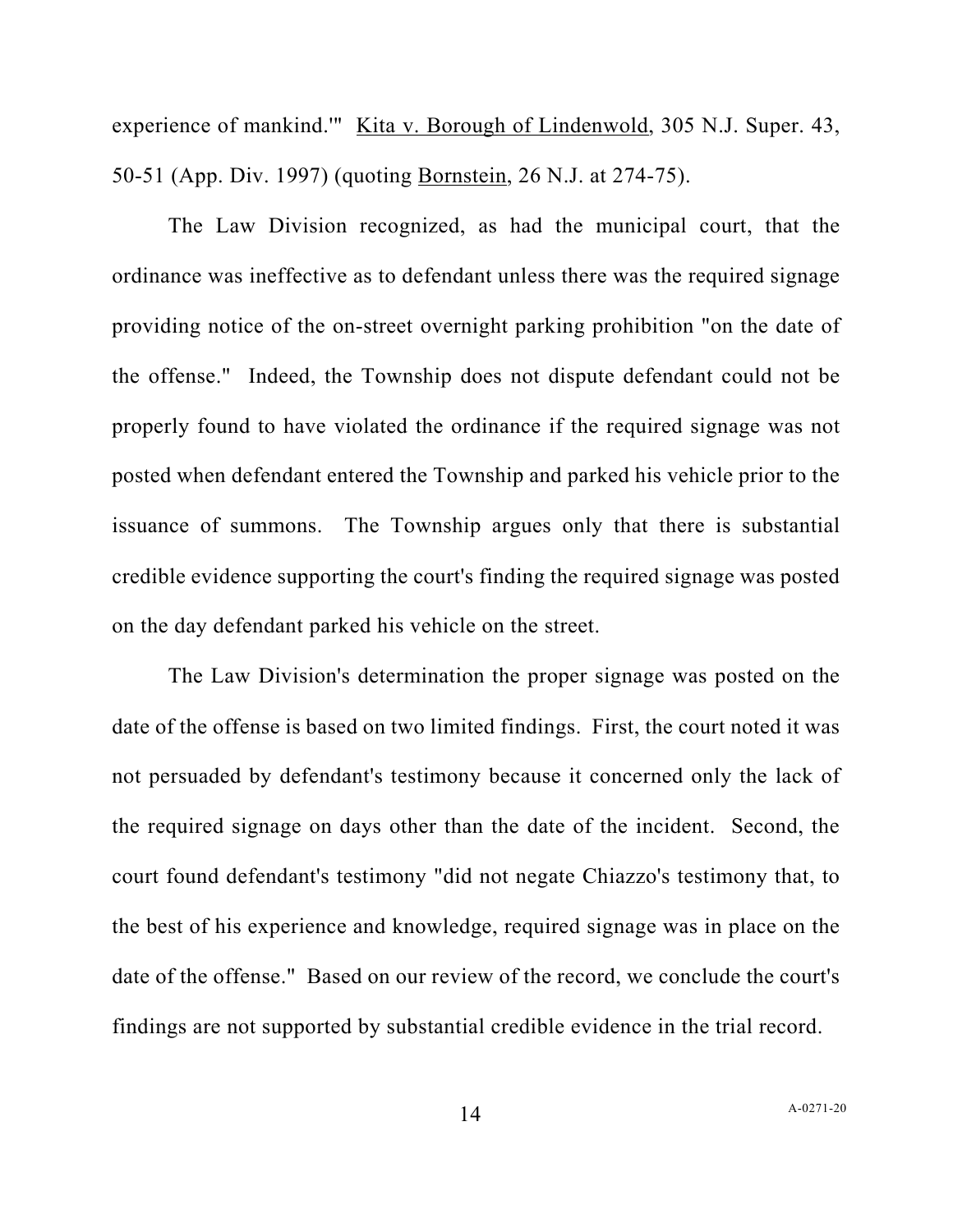The court correctly recognized defendant offered testimony that on three separate days following the September 24, 2016 incident the roadway entrances to the Township he had taken prior to parking his car lacked any signage providing notice of the ordinance's restrictions. However, the court mistakenly suggested that was the only evidence defendant presented. In fact, defendant testified that on the date of the offense he drove into the Township using two different roadways and "definitely" neither had any signage providing notice of the ordinance's requirements. Thus, contrary to the court's finding, the record includes testimony establishing that on the day of the incident the roadway entrances traversed by defendant did not have the signage providing notice of the on-street overnight restrictions required to render the ordinance effective under N.J.S.A. 39:4-198.

The court also cited Chiazzo's testimony as establishing the signage was posted at all the roadway entrances to the Township on the date of the offense, but Chiazzo did not testify that was the case. Chiazzo testified he could not be "100 percent" sure whether the required signage was present on the date of the incident, and with good reason. He explained his knowledge about the signage was based on his experience over the prior thirteen years, but he also testified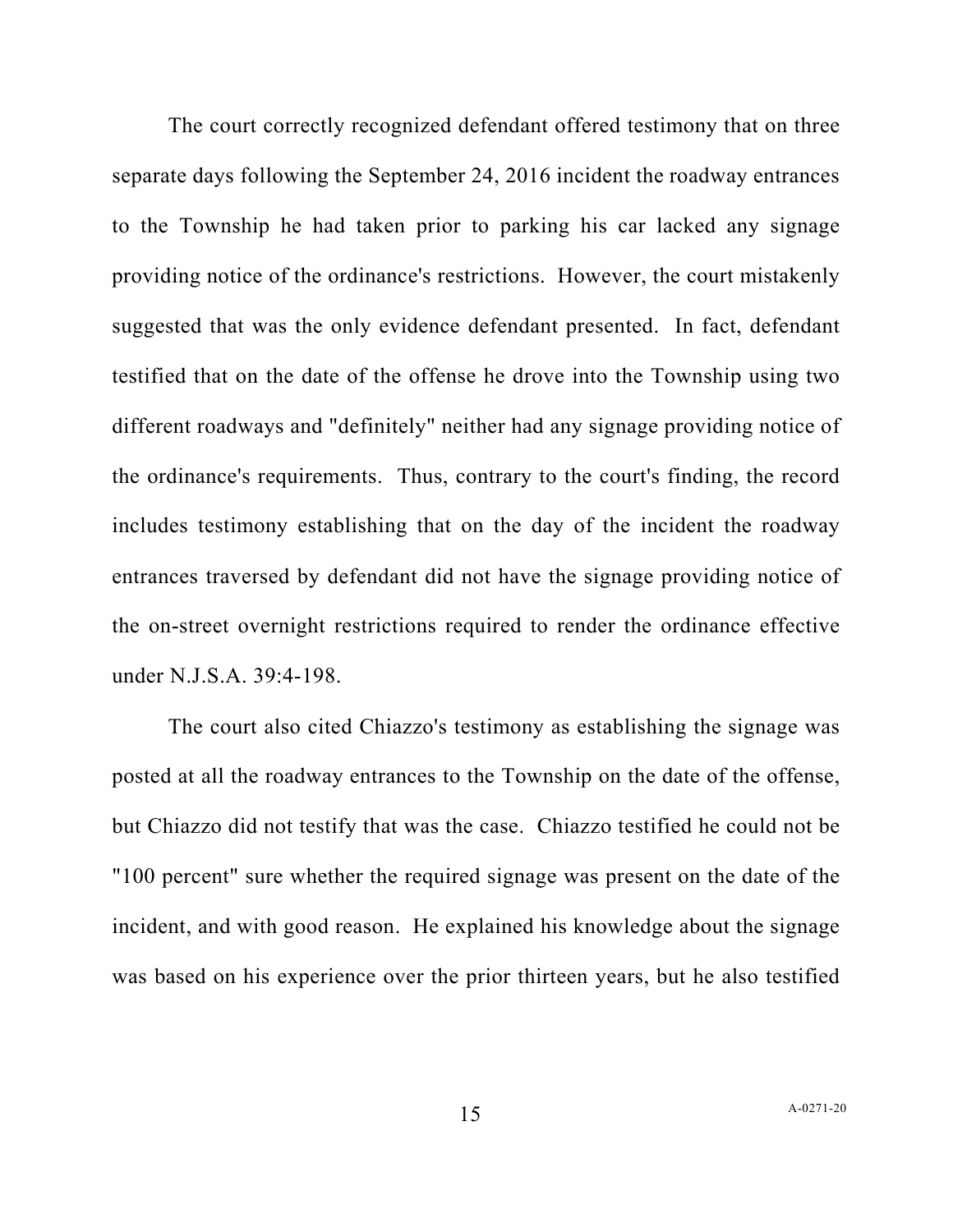he could not recall "having seen" the signage during the eight years prior to the date of the incident.

In other words, Chiazzo had seen the signage at some undefined point in the past but no sooner than eight years prior to the date of the incident, and he apparently assumed the signage was still in place on the date he issued the summons to defendant's vehicle. Thus, although the court wholly ignored defendant's direct testimony there was no signage on the date of the incident, and found his testimony there was no signage on the days and weeks after the incident not pertinent, it incongruously relied on Chiazzo's vague recollection of seeing signage more than eight years prior to September 24, 2016, as dispositive of the fact the required signs were posted on that date.

In the portion of its opinion the Law Division rendered from the bench, the court stated that it did not base its decision on any credibility determinations. That is, the court did not reject defendant's testimony based on a finding he was not a credible witness. We therefore surmise the court found both defendant and Chiazzo credible witnesses, but it simply misunderstood or failed to accurately recall their plain testimony. In any event, the only evidence presented concerning the existence of the signage on the date of the incident is defendant's testimony the signage "definitely" was not present. The Township offered only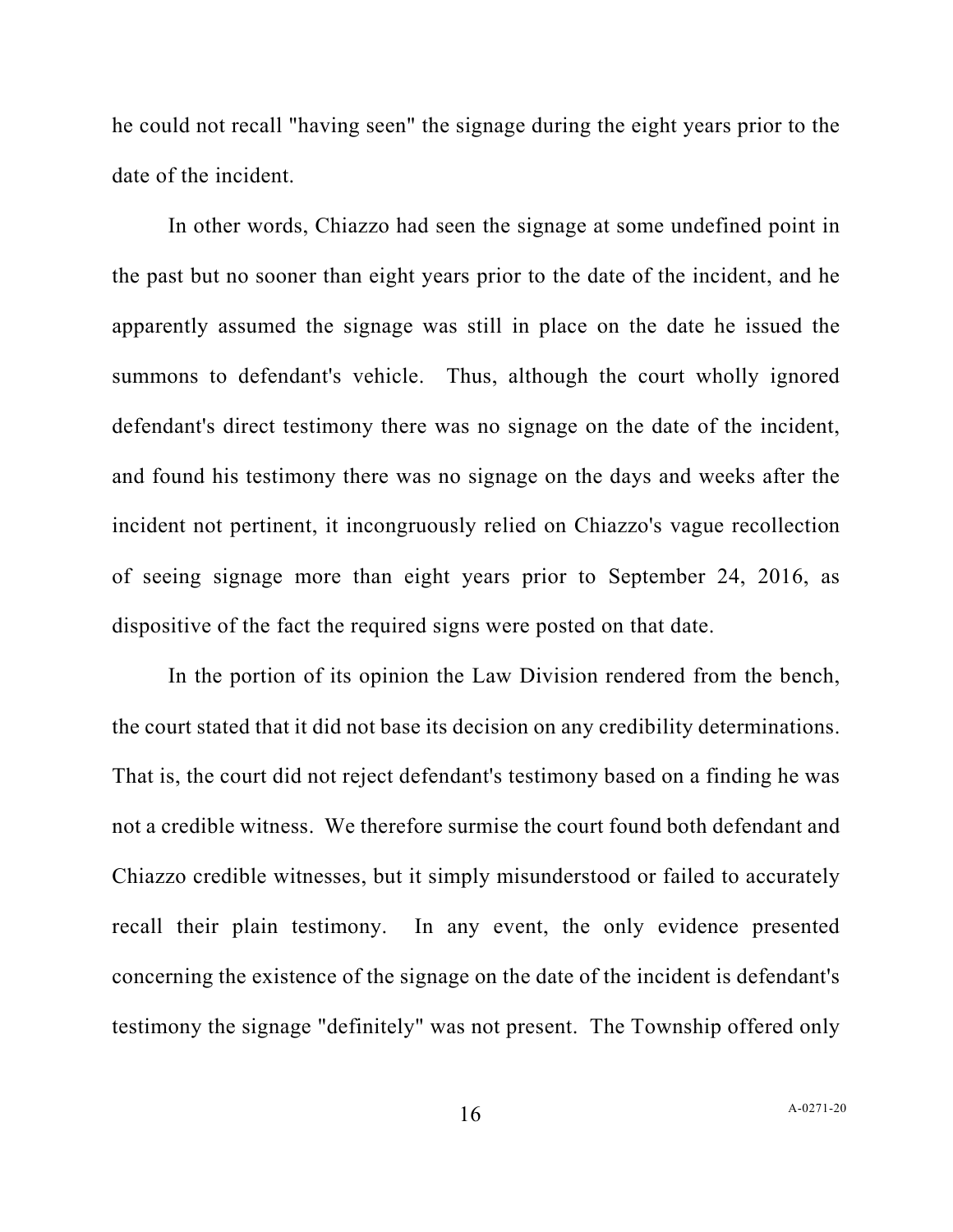Chiazzo who did not testify he had personal knowledge the signage was posted on the date of the incident, candidly admitted he did not recall seeing the signage in over eight years, and explained he could not be sure proper signage existed when he issued the summons.

The Law Division recognized defendant's culpability for violating the ordinance was dependent on evidence establishing the signage was properly posted on the date of the incident. See Pack, 117 N.J. Super. at 25; see also N.J.S.A. 39:4-198. There is not a scintilla of credible evidence, let alone a preponderance of the evidence, establishing that was the case or refuting defendant's testimony that it was not. For that reason, the Law Division's finding the notice of the ordinance was properly posted on the date of the incident is not supported by substantial credible record evidence. Since the court's determination defendant violated the ordinance is founded on that essential, but wholly unsupported finding, we reverse the court's order finding defendant violated the ordinance. See Pack, 117 N.J. Super. 23, 25.

Because we reverse the court's order based on our determination the factual findings upon which it is based are not supported by sufficient credible evidence, it is unnecessary to address the merits of defendant's remaining fiftytwo arguments.